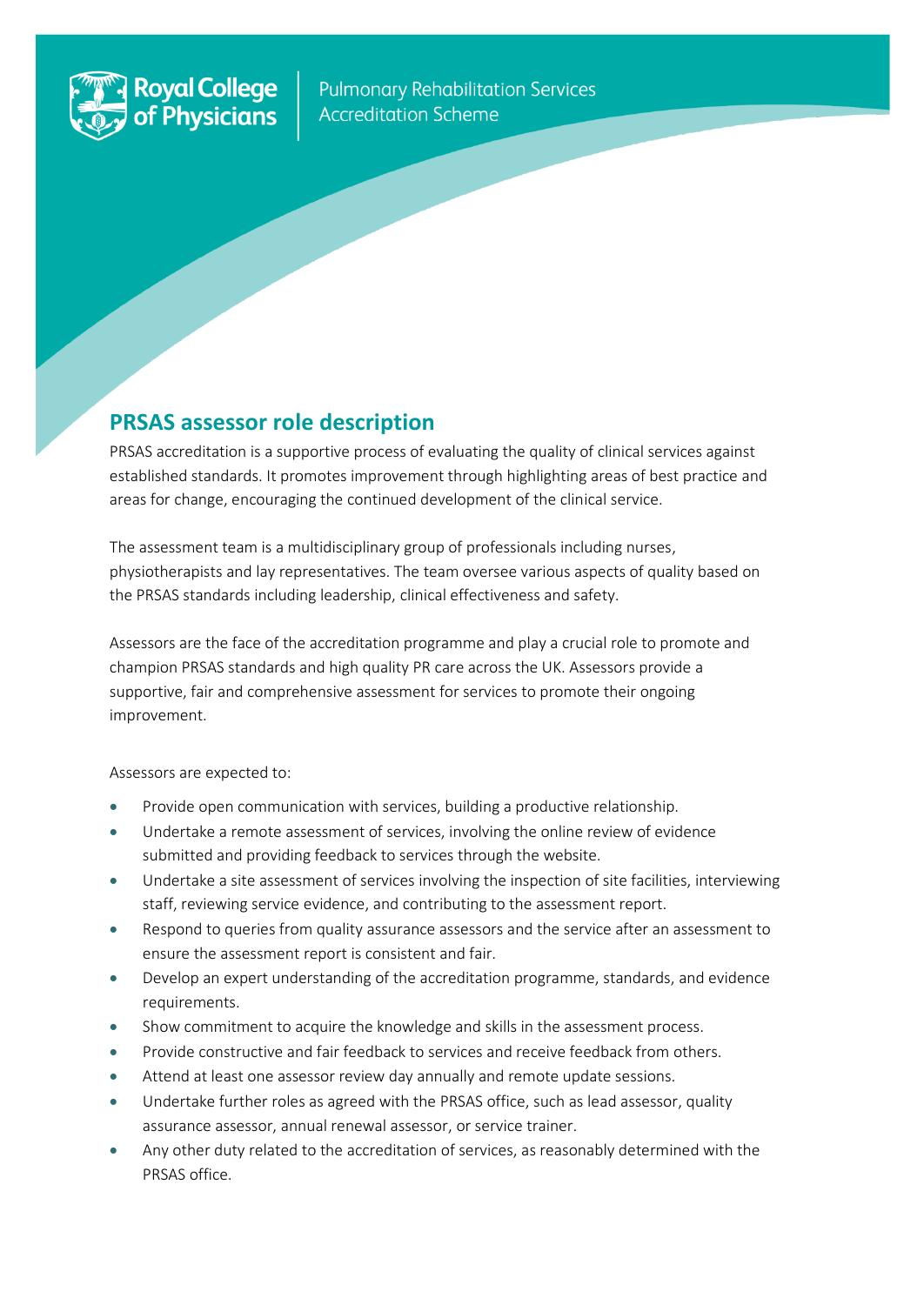## **Person specification**

Assessors are expected to:

- Be actively involved in the provision of a pulmonary rehabilitation service
- Have experience in pulmonary rehabilitation improvement
- Be a strong representative of the accreditation programme and accreditation as a method of improvement
- Have experience of building high quality working relationships, including working with remote teams
- Be skilled at providing support, advice, and critique in a professional and constructive way
- Show integrity at all times and be in good standing with their employer
- Actively work towards accreditation within their service
- Abide by the assessor code of conduct.

## **Role specific requirements**

Physiotherapist/occupational therapist assessors should:

- Be registered with the Health and Care Professionals Council (HCPC)
- Hold a certificate of specialist training in pulmonary rehabilitation or demonstrable experience of wring in pulmonary rehabilitation services
- Have at least 5 years' experience at a senior level in a pulmonary rehabilitation service.

Nurse assessors should:

- Be registered with the Nursing and Midwifery Council
- Hold an appropriate academic qualification in their speciality (preferable)
- Have at least 5 years' experience at senior nurse level in their speciality or demonstrable experience in other roles supporting pulmonary rehabilitation developments.

### **Time commitment**

Each assessment typically requires two days of input; one for remote review of evidence and one for the on-site assessment. Assessments take place across the UK and assessors are expected to assess a minimum of three services a year. Assessors express interest on a voluntary basis, and are given at least 8 weeks' notice if they have been selected for an assessment.

Assessments typically require an overnight stay, and assessors are encouraged to take professional/study leave for their time and are paid expenses in line with our policies.